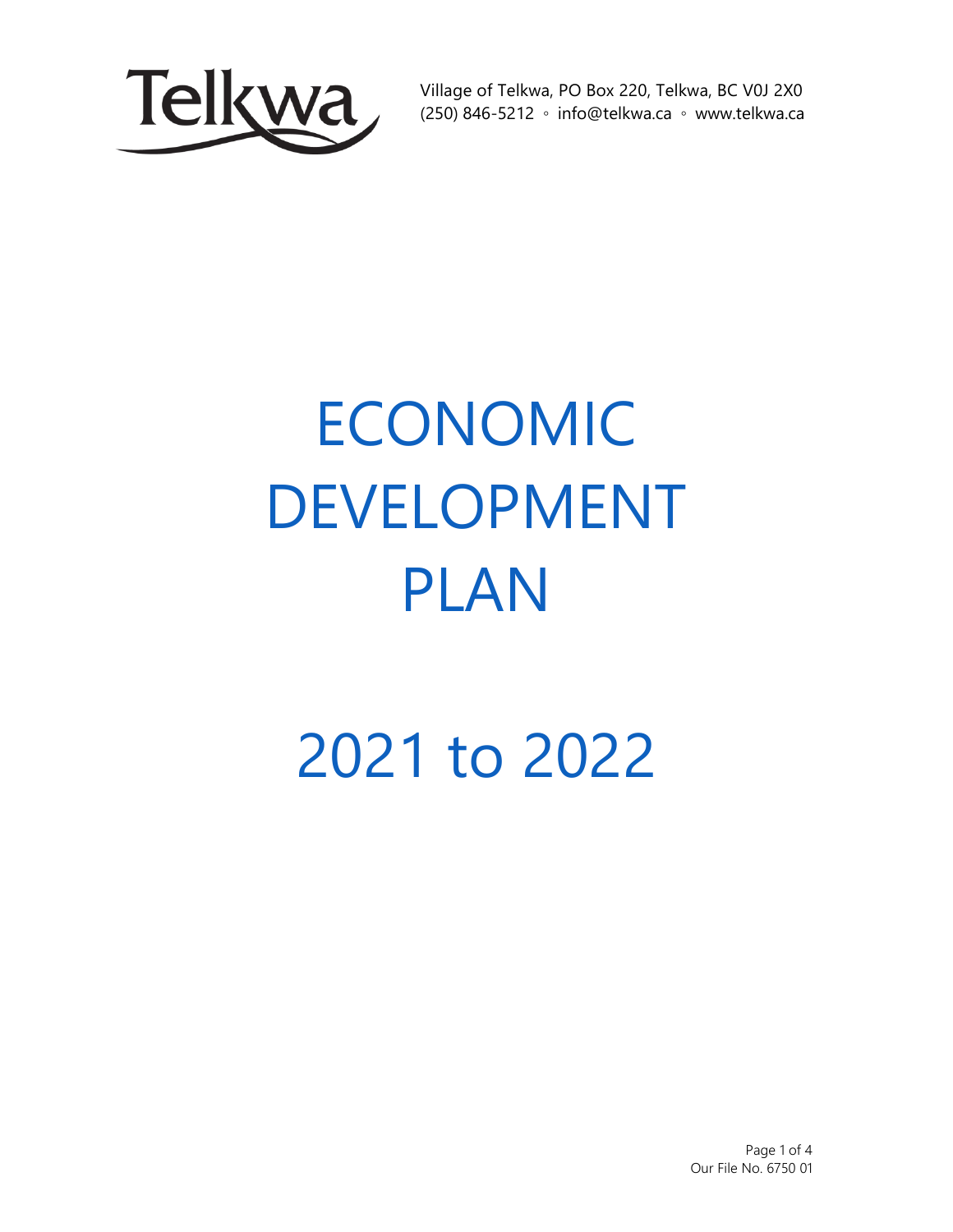

The Village of Telkwa Economic Development Plan (EDP) outlines specific strategies that the Economic Development Officer intends undertaking to help local businesses thrive and promote growth at a community level for the next two years, in keeping with Councils' 2019-22 Strategic Priorities and timeline.

The Regional District of Bulkley-Nechako (RDBN) created the Telkwa and Surrounding Area Community Profile based on statistics gathered from the 2016 census. The Community Profile will be refreshed by the RDBN in 2022/23, once the 2021 Statistics Canada census results become available.

As per the current Community Profile, the median age in Telkwa is 34, while in the Electoral Area and Northern BC the median is 42 and 39 respectively. The age structure reveals that Telkwa has a higher youth population (ages 0-14) and lower percentage of people between the ages of 55-64. Telkwa is also retaining its senior population. Based on this information, one can gather that Telkwa is a community where families are raised.

Telkwa is a friendly, safe and family oriented community, which is attractive to potential residents. Telkwa is set for a wide range of interests and has existing prime commercial space, as well as the option to expand retail and home-based businesses.

Telkwa offers many tourism activities for locals as well as visitors, including: hiking, mountain biking/cycling, freshwater fishing, river kayaking, tubing and paddle boarding on Tyhee Lake or on the Bulkley River in the summer; whilst winter activities include: ice fishing, snowmobiling, skating, snow shoeing, Nordic skiing, and downhill skiing at neighbouring mountains.

COVID has paved a new way for businesses to operate, offering many employees the option to work from home. Real estate statistics in 2020 show that families moved from larger centres to smaller communities, such a Telkwa. These new residents/workers bring with them a home office or home-based business, which can help support other economic sectors in the community.

Based on the above information, goals and strategies and have been determined to increase Telkwa's potential.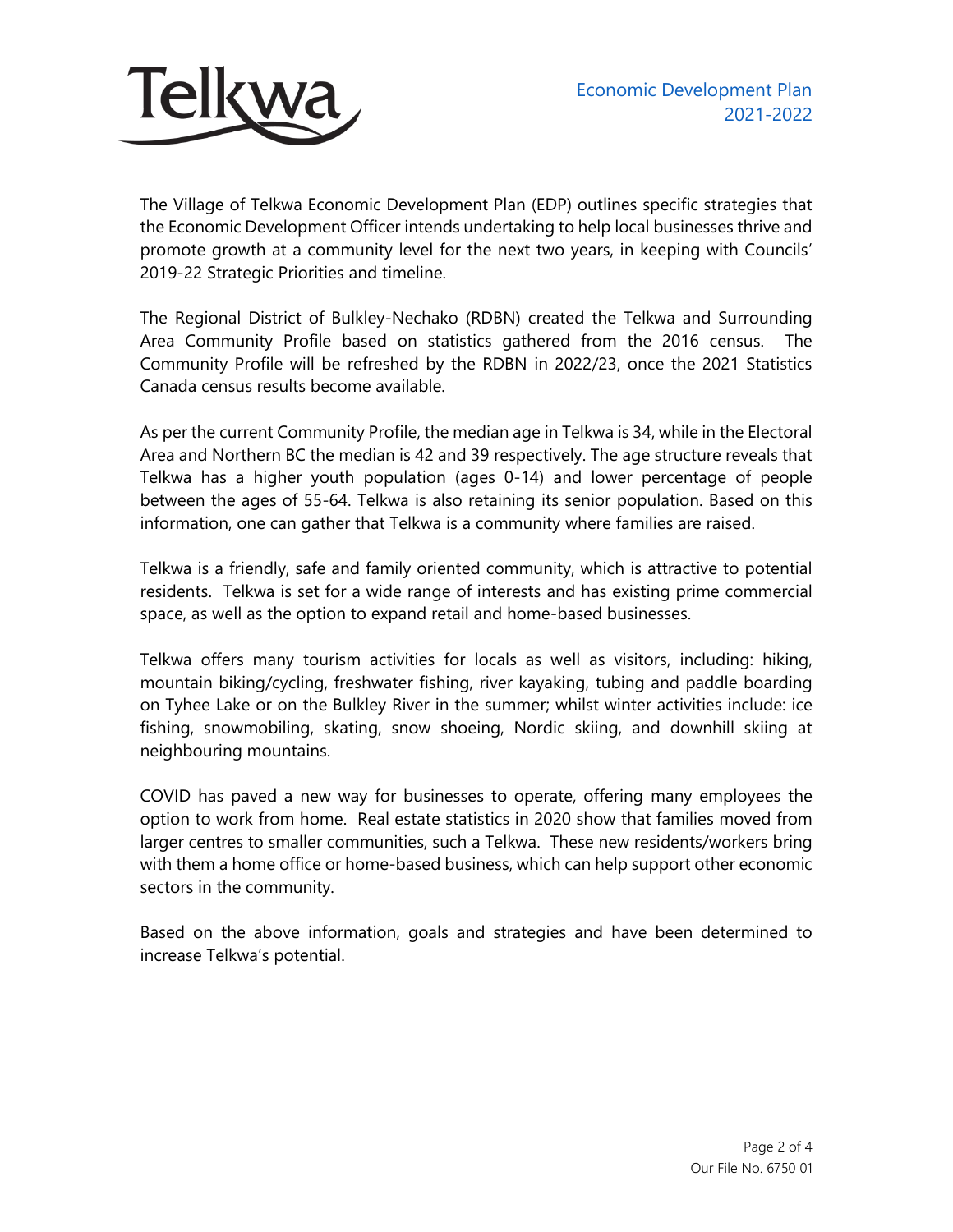

| <b>Goals</b>               | <b>Strategies</b>               | <b>Actions</b>                                                           |
|----------------------------|---------------------------------|--------------------------------------------------------------------------|
| Retaining existing         | Run the Business Retention      | Create "resource for business" flyer.                                    |
| businesses                 | and Expansion program           | Encourage signup and promote business incentives:                        |
|                            |                                 | Love Telkwa;<br>$\blacksquare$                                           |
|                            | Adequately support local        | Business Façade Improvement Program;<br>٠                                |
|                            | businesses                      | Shop Local BC Program.<br>٠                                              |
|                            |                                 | Conduct annual Business Walk in the Fall to identify and understand      |
|                            | Provide a supportive business   | issues and obstacles faced by local businesses.                          |
|                            | environment                     | Create a communication channel with existing businesses to provide       |
|                            |                                 | information, resources and updates.                                      |
|                            | Provide information and/or      | Provide ongoing information and educational materials and assistance     |
|                            | educational<br>materials<br>and | to help businesses navigate provincial Ministerial Orders, programs and  |
|                            | assistance                      | requirements.                                                            |
| <b>Business attraction</b> | Resources for business          | Create "starting a new business" package.                                |
|                            |                                 |                                                                          |
|                            | Developing entrepreneurship     | Provide assistance to entrepreneurs by facilitating access to resources. |
|                            | opportunities                   |                                                                          |
| Buy local, experience      | Develop experiences to draw     | Bi-monthly outdoors "buy local" summer night market and Christmas        |
| local                      | consumers                       | market in the Community Hall.                                            |
|                            |                                 | Facilitate and promote family friendly events / programs; photographs    |
|                            |                                 | and vignettes of attractions and businesses.                             |
|                            |                                 | Increase awareness of Love Telkwa and Shop Local BC.                     |